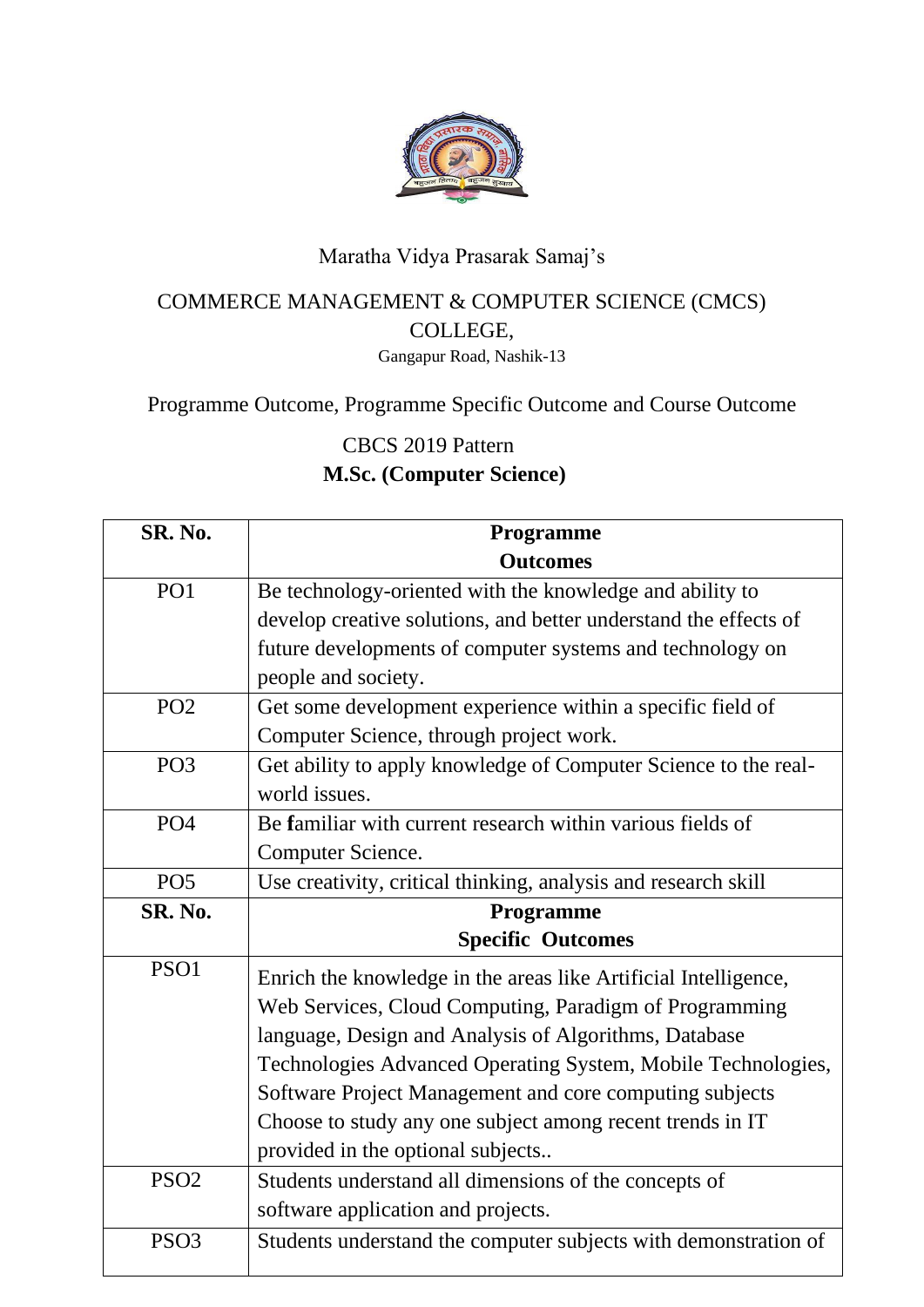|                  | all programming and theoretical concepts with the use of ICT.             |
|------------------|---------------------------------------------------------------------------|
| PSO <sub>4</sub> | Developed in-house applications in terms of projects                      |
| PSO <sub>5</sub> | Interact with IT experts & knowledge by IT visits                         |
| PSO <sub>6</sub> | Get industrial exposure through the 6 months Industrial Internship        |
|                  | in IT industry.                                                           |
| PSO7             | To make them employable according to current demand of IT                 |
|                  | Industry and responsible citizen.                                         |
| PSO <sub>8</sub> | Aware them to publish their work in reputed journals.                     |
| <b>Subject</b>   | Course Outcomes M.Sc. (CS)- I                                             |
| Paradigm of      | CO1 Students will prepare themselves to think about                       |
| Programming      | programming languages analytically. They will be able to                  |
| Language         | separate syntax from semantics                                            |
|                  | CO2 Students will be able to understand how language features             |
|                  | work like Data types, control flow, Subroutines, Data abstraction         |
|                  | etc. students will Learn new languages more quickly and Use               |
|                  | standard vocabulary when discussing languages.                            |
|                  | CO3 Students will develop a greater understanding of the issues           |
|                  | involved in programming language design and implementation.               |
|                  | Students will familiar with design issues of object – oriented and        |
|                  | functional languages                                                      |
|                  | CO4 Students will learn Functional, Logic Languages like Prolog,          |
|                  | Lisp.                                                                     |
|                  | CO5 Students will know how to analyze semantic issues                     |
|                  | associated with function implementations, including variable              |
|                  | binding, scoping rules, parameter passing                                 |
| Design and       | CO1 Students will learn fundamental concepts of asymptotic                |
| Analysis of      | notations of an algorithm, Space & Time Complexity, Searching             |
| Algorithm        | & Sorting Algorithms, Divide and Conquer techniques.                      |
|                  | CO2 Students will know various design and analysis techniques             |
|                  | such as greedy algorithms, dynamic programming.                           |
|                  | CO3 Student will understand the techniques used for                       |
|                  | designing of different graph algorithms.                                  |
|                  | CO4 Students will learn how to apply backtracking,                        |
|                  | branch and bound techniques for real time problems.                       |
|                  | CO5 Students will know the concepts of P, NP and NP-Complete<br>problems. |
|                  | CO6 Understand different design strategies                                |
|                  | CO7 Understand the use of data structures in improving algorithm          |
|                  | performance                                                               |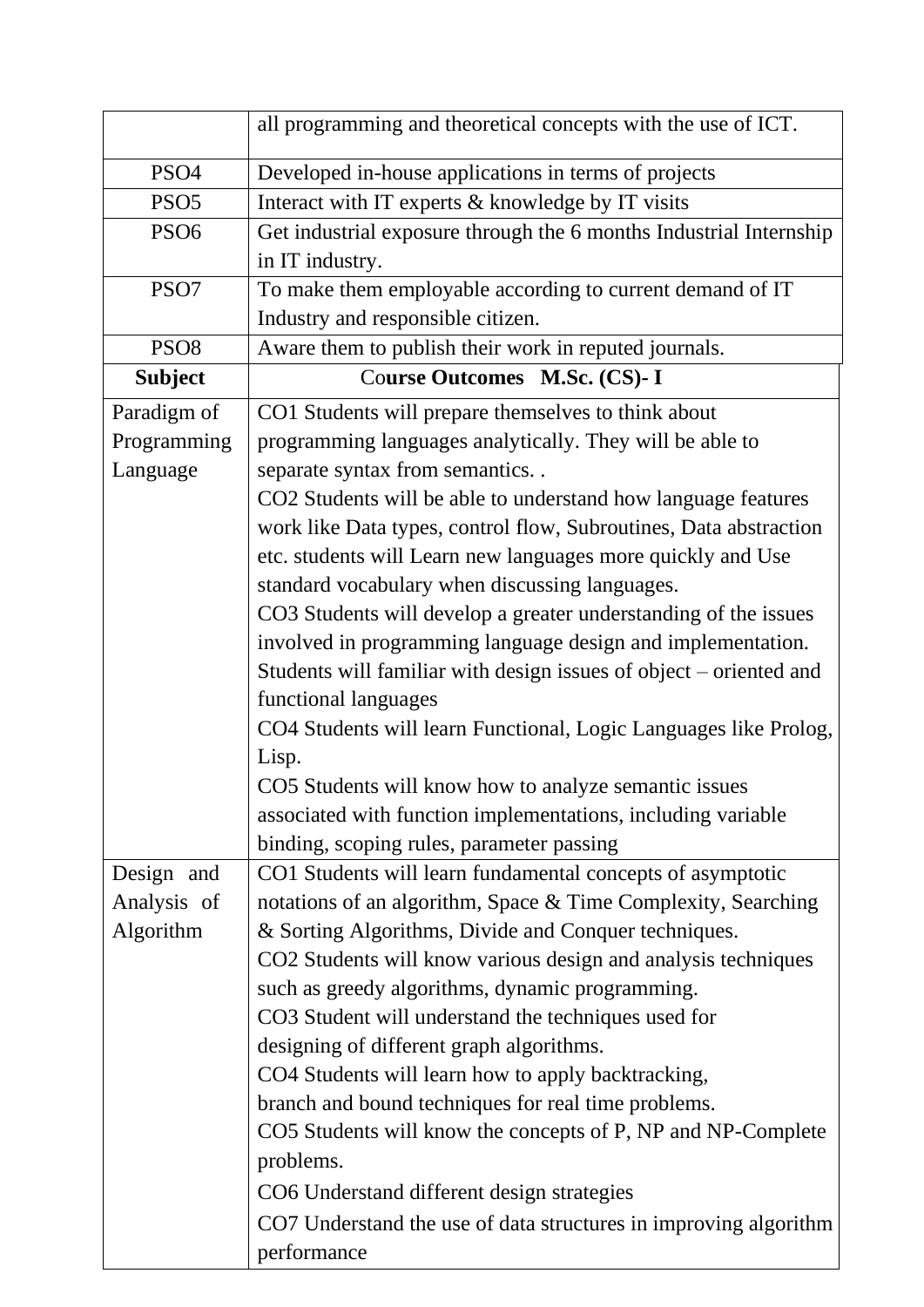| Database     | CO1 Provide an overview of the concept of NoSQL               |
|--------------|---------------------------------------------------------------|
| Technologies | technology.                                                   |
|              | CO2 Provide an insight to the different types of NoSQL        |
|              | databases                                                     |
|              | CO3 Make the student capable of making a choice of what       |
|              | database technologies to use, based on their application      |
|              | needs.                                                        |
| Cloud        | CO1 To understand the principles and paradigm of Cloud        |
| Computing    | Computing                                                     |
|              | CO <sub>2</sub> To appreciate the role of Virtualization      |
|              | Technologies                                                  |
|              | CO3 Ability to design and deploy Cloud                        |
|              | Infrastructure                                                |
|              | CO4 Understand cloud security issues and                      |
|              | solutions                                                     |
| Artificial   | CO1 To learn various types of algorithms useful in Artificial |
| Intelligence | Intelligence (AI).                                            |
|              | CO2 To convey the ideas in AI research and programming        |
|              | language related to emerging technology.                      |
|              | CO3 To understand the numerous applications and huge          |
|              | possibilities in the field of AI that goes beyond the normal  |
|              | human imagination.                                            |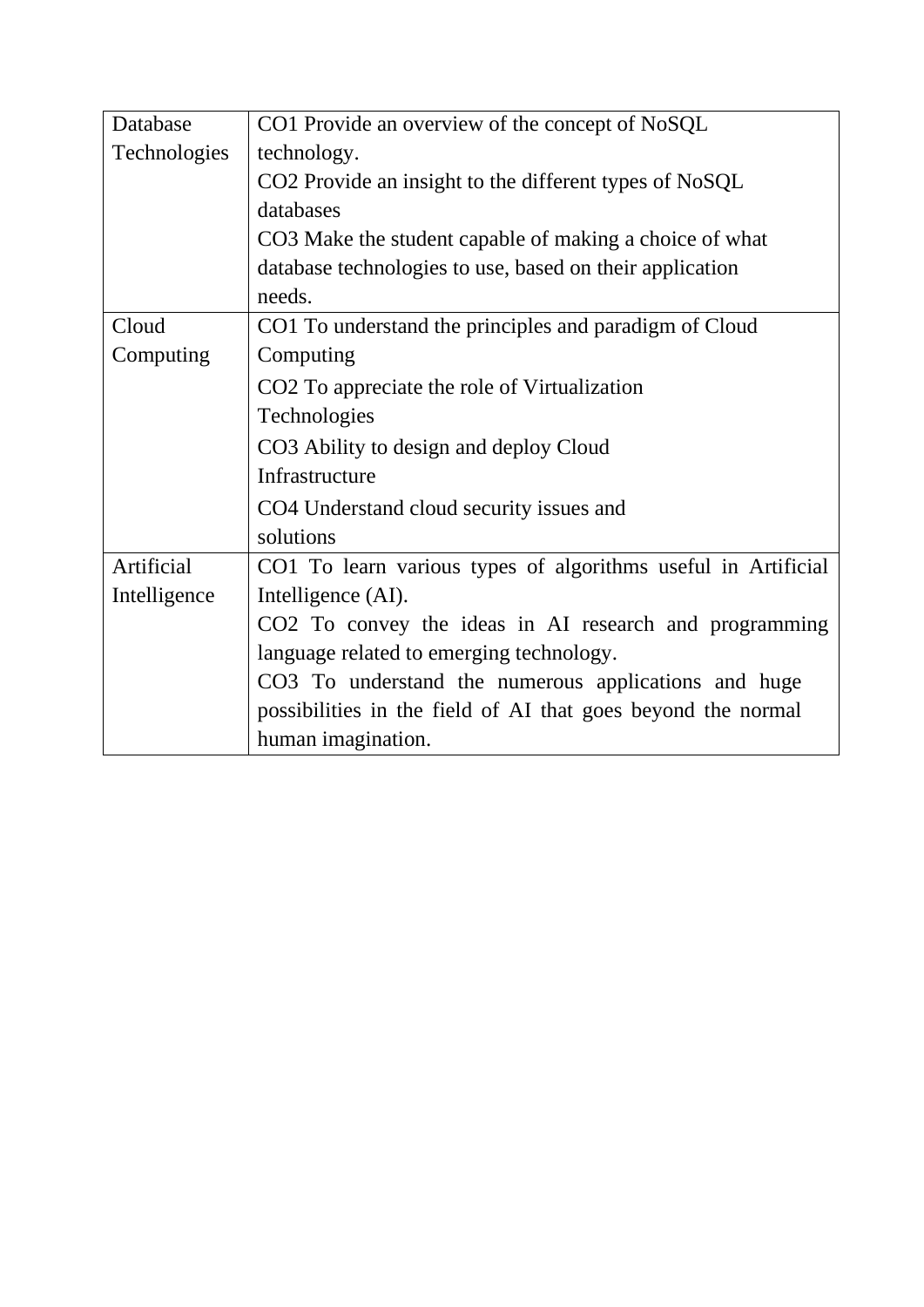| Web        | CO1 Must be familiar with XML. Course Objectives:                    |
|------------|----------------------------------------------------------------------|
| Servic     | CO2 To understand the details of web services technologies like      |
| es         | WSDL, UDDI, SOAP                                                     |
|            | CO3 To learn how to implement and deploy web service client and      |
|            | server                                                               |
|            | CO4 To explore interoperability between different frameworks         |
|            | CO5 To understand the concept of Restful system                      |
| Mobile     | CO1 To impart basic understanding of the wireless                    |
| Technologi | communication systems.                                               |
| es         | CO2 To expose students to various aspects of mobile and ad-hoc       |
|            | networks.                                                            |
|            | CO3 Understand the issues relating to Wireless applications          |
|            | Understand the Mobile security                                       |
| Software   | CO1 Software Metrics and Project Management covers skills that       |
| Project    | are required to ensure successful medium and large scale software    |
| Manageme   | projects.                                                            |
| nt         | CO2 It examines Requirements Elicitation, Project Management,        |
|            | Verification & Validation and Management of Large Software           |
|            | Engineering Projects.                                                |
|            | CO3 Students learn to select and apply project management            |
|            | techniques for process modeling, planning, estimation, process       |
|            | metrics and risk management; perform software verification and       |
|            | validation using inspections, design and execution of system test    |
|            | cases                                                                |
| Advanc     | CO1 This course teaches Advanced Operating Systems                   |
| ed         | Concepts using Unix/Linux.                                           |
| Operati    | CO2 This course strikes a delicate balance between theory and        |
| ng         | practical applications In fact, most Units start with the theory and |
| System     | then switches focus on how the concepts are implemented in a C       |
|            | program.                                                             |
|            | CO3 This course describes the programming interface to the           |
|            | Unix/Linux system - the system call interface.                       |
|            | CO4 It is intended for anyone writing C programs that run under      |
|            | Unix/Linux.                                                          |
|            | CO5 This course provides an understanding of the functions of        |
|            | <b>Operating Systems.</b>                                            |
|            | CO6 It also provides provide an insight into functional modules of   |
|            | <b>Operating Systems.</b>                                            |
|            | CO7 It discusses the concepts underlying in the design and           |
|            | implementation of Operating Systems.                                 |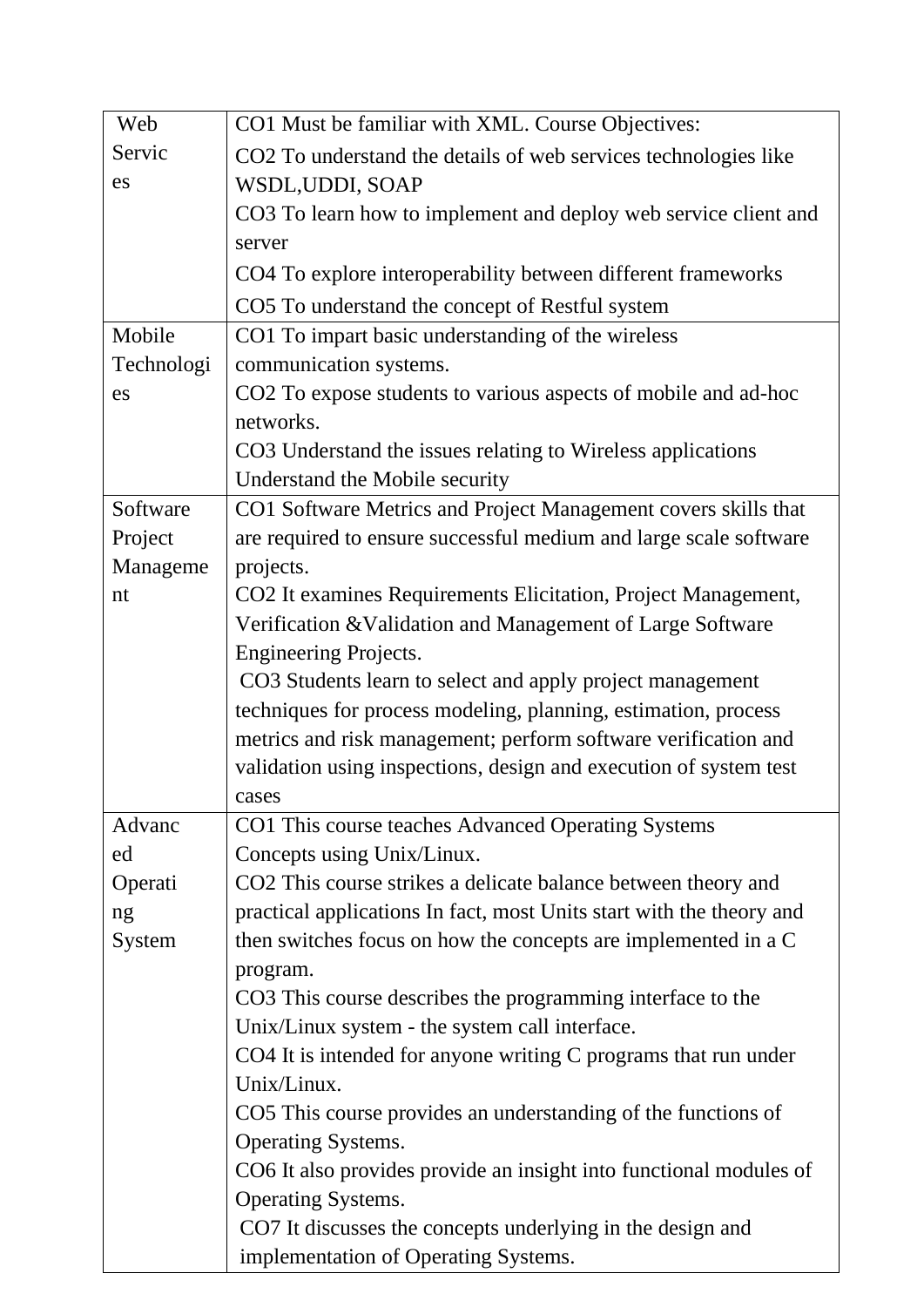| <b>Subject</b> | Course Outcomes (M.Sc.(CS) II)                                       |
|----------------|----------------------------------------------------------------------|
| Software       | CO1 Recognize the characteristics of patterns that make it useful to |
| Architecture   | solve real-world problems                                            |
| and Design     | CO2 Process available data using python libraries and predict        |
| Patterns       | outcomes using Machine Learning algorithms to solve given            |
|                | problem.                                                             |
|                | CO3 Able to use specific frameworks as per applications need.        |
|                | CO4 Design java application using design pattern techniques.         |
| Machine        | CO1 Recognize the characteristics of machine learning that make it   |
| Learning       | useful to real-world problems.                                       |
|                | CO2 Process available data using python libraries and predict        |
|                | outcomes using Machine Learning algorithms to solve given            |
|                | problem.                                                             |
|                | CO3 Able to estimate Machine Learning models efficiency using        |
|                | suitable metrics.                                                    |
|                | CO4 Design application using machine learning techniques.            |
| Web            | CO1 Students will be ready with the technology which is used         |
| Framewor       | widely in Industry as a part of full stack developer                 |
| $\rm ks$       | CO2 Students will know the powerful way to develop the web           |
|                | application in Python.                                               |
|                | CO3 Students will understand what really the asynchronous            |
|                | programming.                                                         |
|                | CO4 Build and deploy robust Django Web App.                          |
|                | CO5 Integrate with Restful web services                              |
| Big Data       | CO1 Recognize the characteristics, applications of big data that     |
| Analytics      | make it useful to real-world problems.                               |
|                | CO2 Process available data using big data tools hadoop file system   |
|                | and predict outcomes to solve given problem                          |
|                | CO3 Study & Design various case studies using big data               |
|                | tools/commands and Analyse it.                                       |
|                |                                                                      |